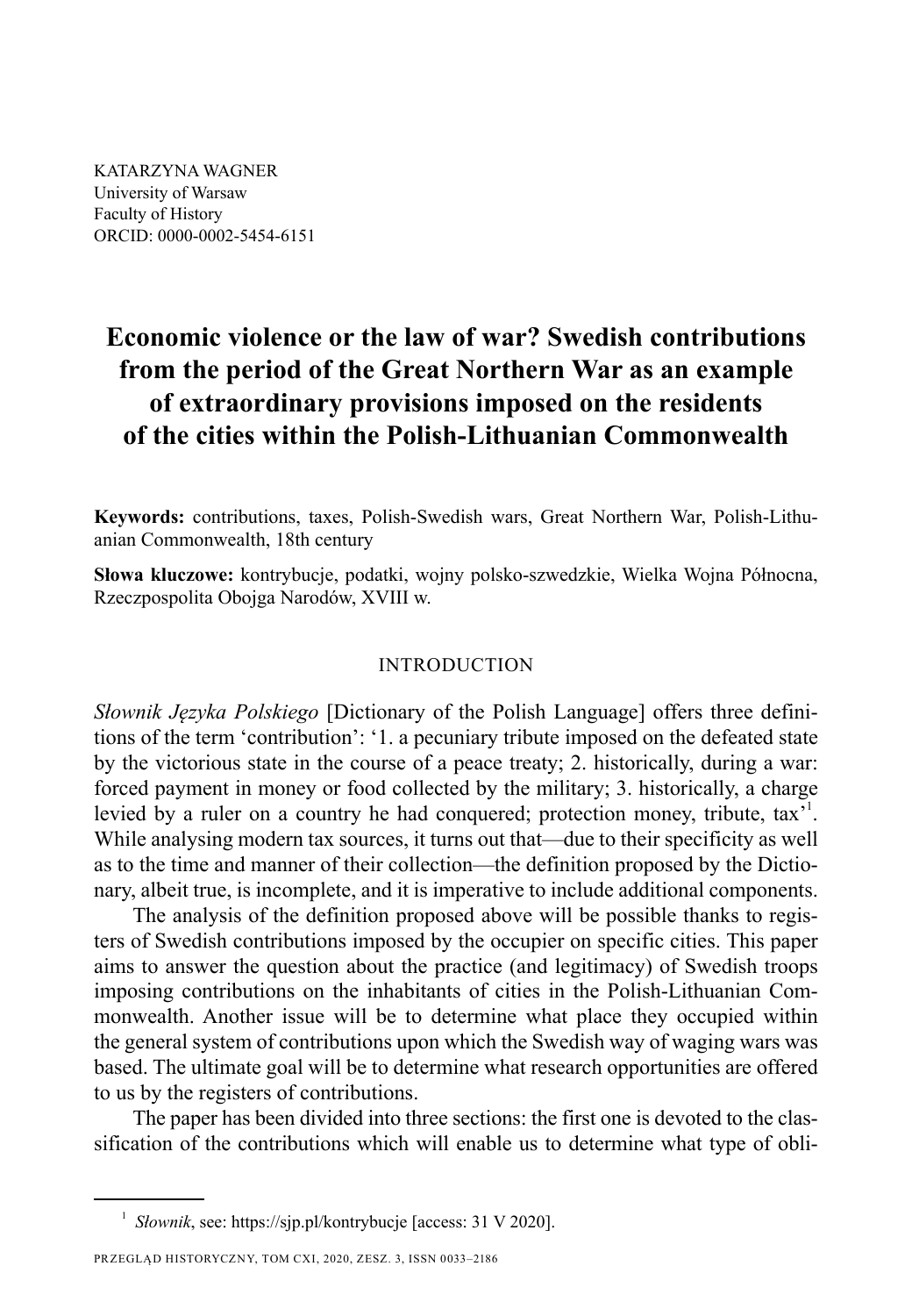gations were imposed on the inhabitants of the Polish-Lithuanian Commonwealth during the two occupations (the so-called Swedish Deluge and the Great Northern War). The second part features a discussion of the system of organising and collecting contributions in the cities of the Commonwealth and the structure of registers. The third and final section presents examples of the use of contribution registers to conduct research on the inhabitants of modern cities. The method employed is an analysis case studies based on the Warsaw and Lviv contribution registers from  $1702<sup>2</sup>$ 

## CLASSIFICATION

The organisation of war in modern times required a huge financial commitment from the country. If the resources of the state treasury were insufficient, monarchs often resorted to loans granted by the nobility or the magnates.<sup>3</sup> During the Thirty Years' War, the army often imposed additional financial obligations on the occupied territories in Germany, which are known in Polish historiography as contributions. During that same war, the contribution system was employed and improved by the army of Gustav II Adolf. During the subsequent wars waged by the Swedish army, it was refined to perfection, according to the prevailing principle that the war should feed itself.

In his article, Fritz Redlich points out that during the Thirty Years' War there were in fact three types of commitments referred to as 'contributions' which lacked equivalents in languages other than German.<sup>4</sup> The first category are benefits which he simply calls contributions — the author defines them as a regular war tax levied on the owned property. The key point here is to indicate that this tax could have been imposed either by the commander-in-chief of the main army occupying a given area, or by neutral or even friendly troops who were in a foreign country and needed additional resources or victuals.<sup>5</sup>

The second category is tax referred to in German as *Brandschatzung*, which the author calls 'contributions'. For him the term denotes a charge imposed by the occupying force to protect the occupied area from looting or destruction. The tax was paid as a lump sum. The problem here was the long time required to collect the funds and then the wait for the collection to be handed over. Often it proved impossible to collect the tax proved. This kind of an extraordinary tax was also collected in the Commonwealth; an example is the manuscript dating back to 1655, stored in Riksarkivet in Stockholm and entitled *Comput y Descriptia Dworow* 

 $^{2}$  AGAD, WE 834, pp. 1–67; CDIAUL, AmLw, f. 52, op. 2, no. 795, pp. 2–81.

<sup>&</sup>lt;sup>3</sup> One such case was the Second Northern War, the so-called Deluge, which was financed by loans granted to King Charles X Gustav by the Swedish nobility, see: LANDBERG 1969; REDLICH 1957, p. 187. 4

 $4$  REDLICH 1959, pp. 247–251.

<sup>5</sup> REDLICH 1959, p. 247.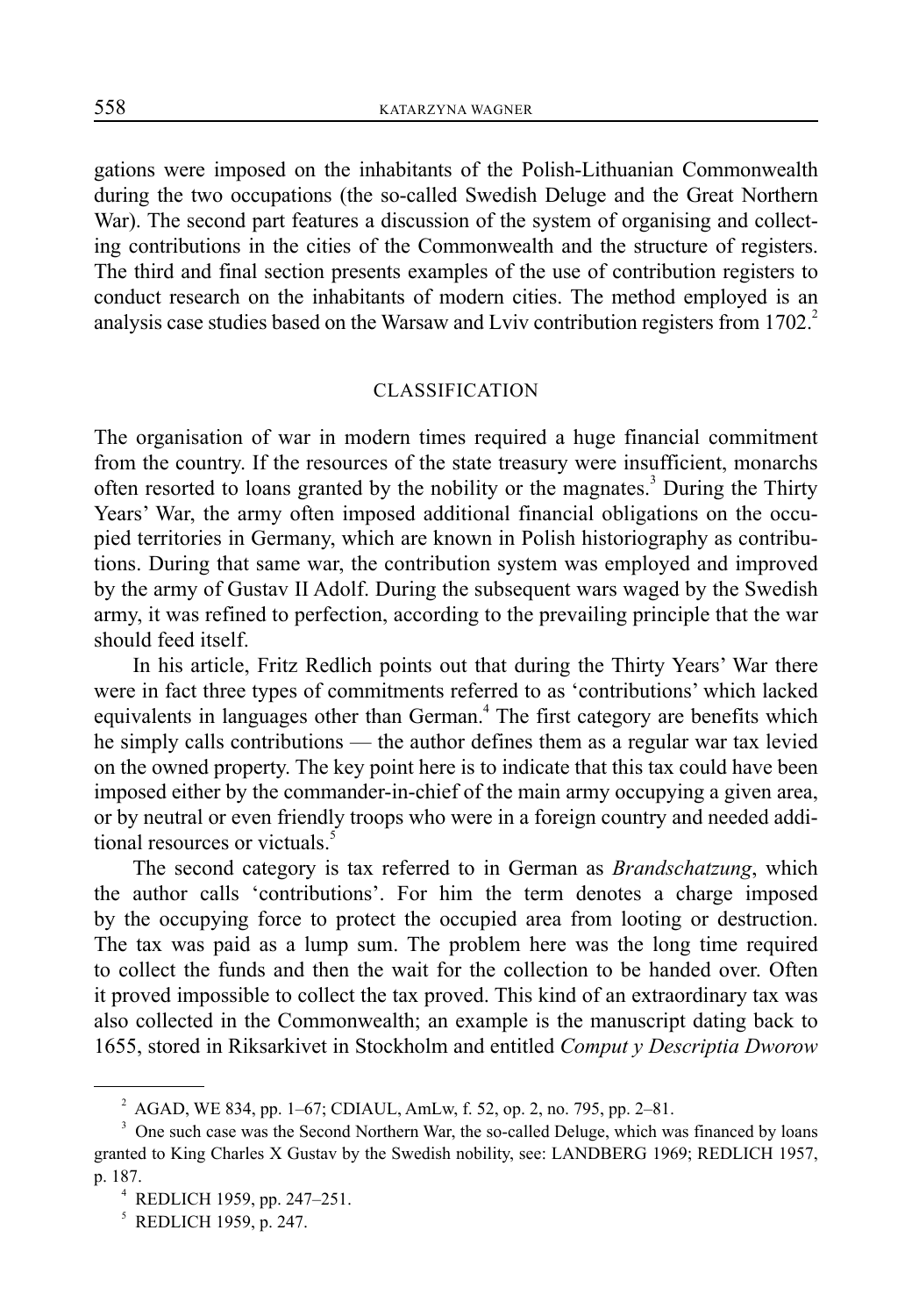*przy Mieście Starey Warszawie, okrom Nowego Miasta y Leszna, ktore osobny swoy dadzą Regestr, o co są praemoniti.* It is a registry of 109 mansions, manors, tenement houses and granaries, prepared for the needs of the occupant, to pay the so-called *brandskatt*, i.e. additional tax, which protected the residents from, among others, their property being burned down by the Swedish army.<sup>6</sup>

As the third category Redlish singles out the *Kontribution*, for which he does not propose another name. This type of contribution was introduced in the 1620s in Germany — on the initiative of Ambrosio Spinola and Ernst von Mansfeld<sup>7</sup> when it turned out that the amount of the 'contribution' was too low for the needs of the army and the waiting time for the conscription to be organised was too long. It was also the most popular tax imposed by the Swedish troops on the occupied territories, including the Polish-Lithuanian Commonwealth. It was connected to an increase in demand for financial resources. Such an increased demand emerged in Sweden towards the end of Gustav II Adolf's reign. The king decided to change the benefits in kind into benefits paid in cash; additional taxes were imposed on the country's population, and the costs of the war were transferred to the occupied country.<sup>8</sup>

A characteristic feature of the *Kontribution* is the fact that it was imposed by a decision of the commander in charge of an army located in the taxed territory (at least a town, often a province or a voivodship) and it was intended for the needs of that army (and not for the 'central treasury' of the main army, as in the case of ordinary contributions). The payment deadline was short, it was possible to divide the payment into parts (instalments) and their frequency depended on the needs of the army, which means that it was often a monthly or even a weekly payment. The army chiefs often entrusted the collection of taxes to the local authorities, who had the best understanding of the economic situation in the region they governed. In the event of a failure to comply with the order to collect the war tax, the likelihood of grave consequences for the area in question was low as the area might be needed by the occupying force in the future, for example as a base for further action. The payment of the *Kontribution* was to guarantee — as in the case of 'contribution' — the safety of the area in which the army was stationed.

The solutions implemented during the Thirty Years' War were improved by Gustav II Adolf, as well as by his successors, especially Charles X Gustav during the war with the Polish-Lithuanian Commonwealth (1655–1660). An analysis of tax reg-

<sup>6</sup> RIKSARKIVET, category: Preussiskaräkenskaper 1655–1660, pp. 10–13.

<sup>7</sup> The system was next improved by, i.a. Albrecht Wallenstein, see: REDLICH 1959, p. 253.

<sup>&</sup>lt;sup>8</sup> ANUSIK 2009, p. 147. See: In a letter to his wife dated 14 March 1702, Magnus Stenbock writes about provisions and financial contributions collected in the occupied area: "Här må vi väll så länge dätt varar, vij sofva äta och drika för intett och få penningar då och då, gifve gudh att dätt tage snart en goodh och lyckelig ända" ("we're feeling fine here [and] as long as it shall be possible, we sleep, eat and drink for free, and sometimes we are given money; let us hope it will all end soon, and well, God permitting" — translated by the author), STENBOCK 1913, p. 202; see also WALDE 1920, pp. 3–4.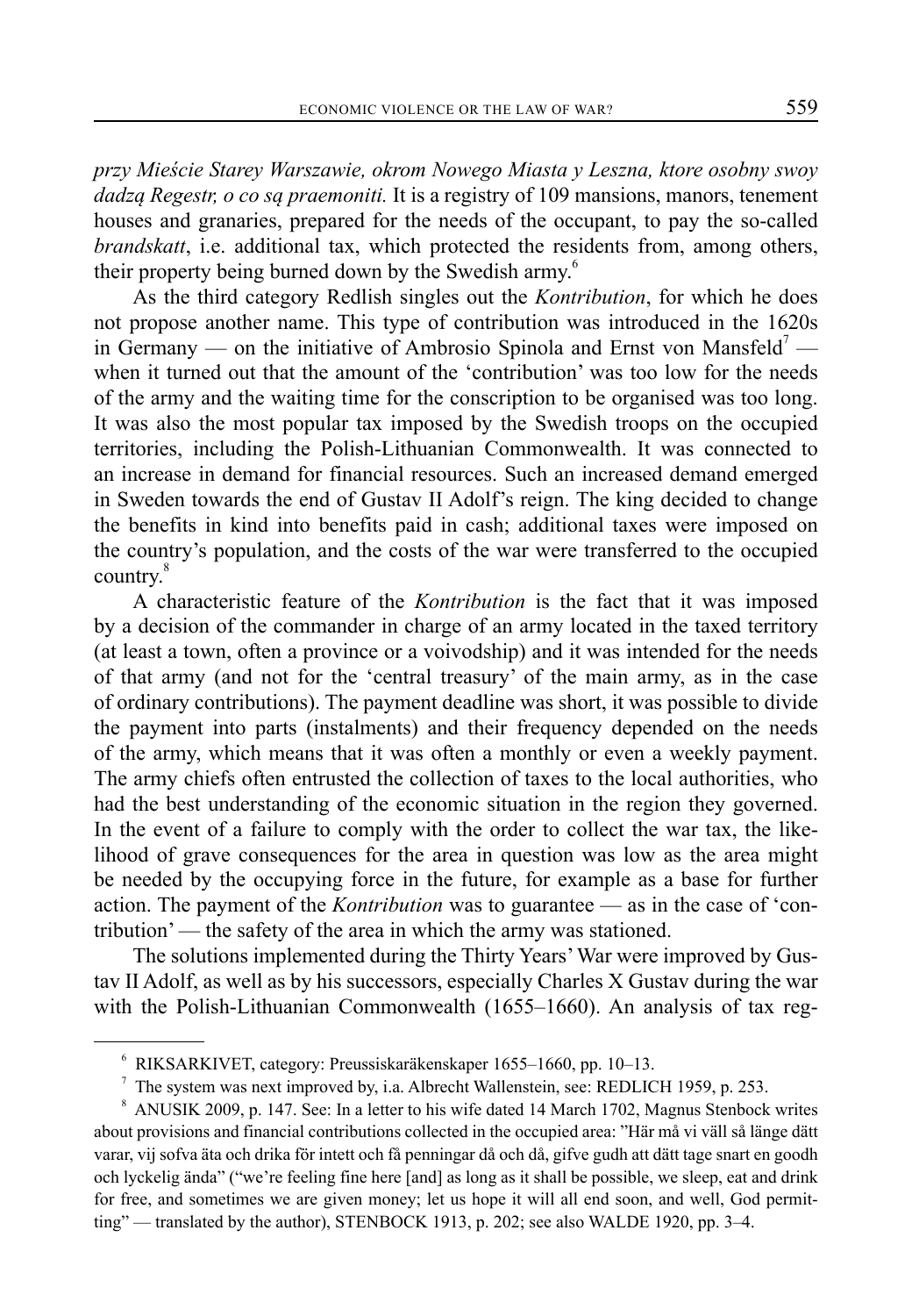isters imposed on the inhabitants of Polish cities during the so-called Deluge, but also during the Great Northern War, makes it possible to qualify the Swedish system of collecting contributions to the third group, as proposed by Redlich (namely the *Kontribution*).

# TAXES IMPOSED BY SWEDISH TROOPS AS AN EXAMPLE OF THE *KONTRIBUTION*

To begin with, in September 1655 the Swedes imposed a ransom of 240,000 Polish zlotys on Warsaw. At Hieronim Radziejowski's persuasion, the amount was divided into Old Warsaw with suburbs (31.25% of the contribution), New Town (3.13%), Leszno (1.87%), as well as manors outside the city's jurisdiction (50%) and churches (13.75%). Due to the fact that the magistrate did not have the right to collect tax on churches, this value was included in the tax imposed on the city.<sup>9</sup> Back then, the Swedish army entrusted Warsaw magistrate with the collection of the contribution; the magistrate then entrusted the administrator and writer of the village council, Franciszek Kazimierz Pruszowski, with preparing a property tariff, while the distribution of the amount was left to Stanisław Falkiewicz and Augustyn Orlemus.<sup>10</sup> Subsequent contributions were imposed on the people of Warsaw in 1656. Forty-six years later the Swedish army invaded Warsaw again, this time during the Great Northern War (1702–1706). In the case of Lviv, Swedes had not occupied the city during the so-called Deluge that is why their invasion of the city in 1702 was the first such episode.

Contributions were war taxes imposed on the occupied city to, for example, deliver supplies to the army. Their frequency depended on the needs of the occupier; as long as the Swedish army stayed on its territory, the obligation to victual it was discharged by its own state and regulated by local standards. The situation changed once the army went to war. In order to prevent problems with providing supplies, a General Commissariat was set up to supply the army with food, organise transport, collect contributions and tributes in cooperation with civil and the military authorities (according to the principle that 'war needs to feed itself'), and to regulate military salaries.<sup>11</sup> Planning of the supply service was based on the experience which the Swedes had acquired during the Thirty Years' War in Germany, and then perfected during the stay of Charles X Gustav's army in Poland and Denmark. The Swedish government's guiding principle was to reap the benefits offered by the occupied territory, but at the same time not to destroy it, as the Swedish army could return to the occupied territory in the future. $^{12}$ 

<sup>9</sup> WEJNERT 1856, p. 170.

<sup>10</sup> WEJNERT 1856, pp. 139–143.

<sup>&</sup>lt;sup>11</sup> GRAUERS 1976, pp. 124-125; WAGNER 2011, pp. 175-184.

 $12$  Meklemburg was the exception — it was destroyed for the tactical reasons, to prevent the opposing army to seek refuge there.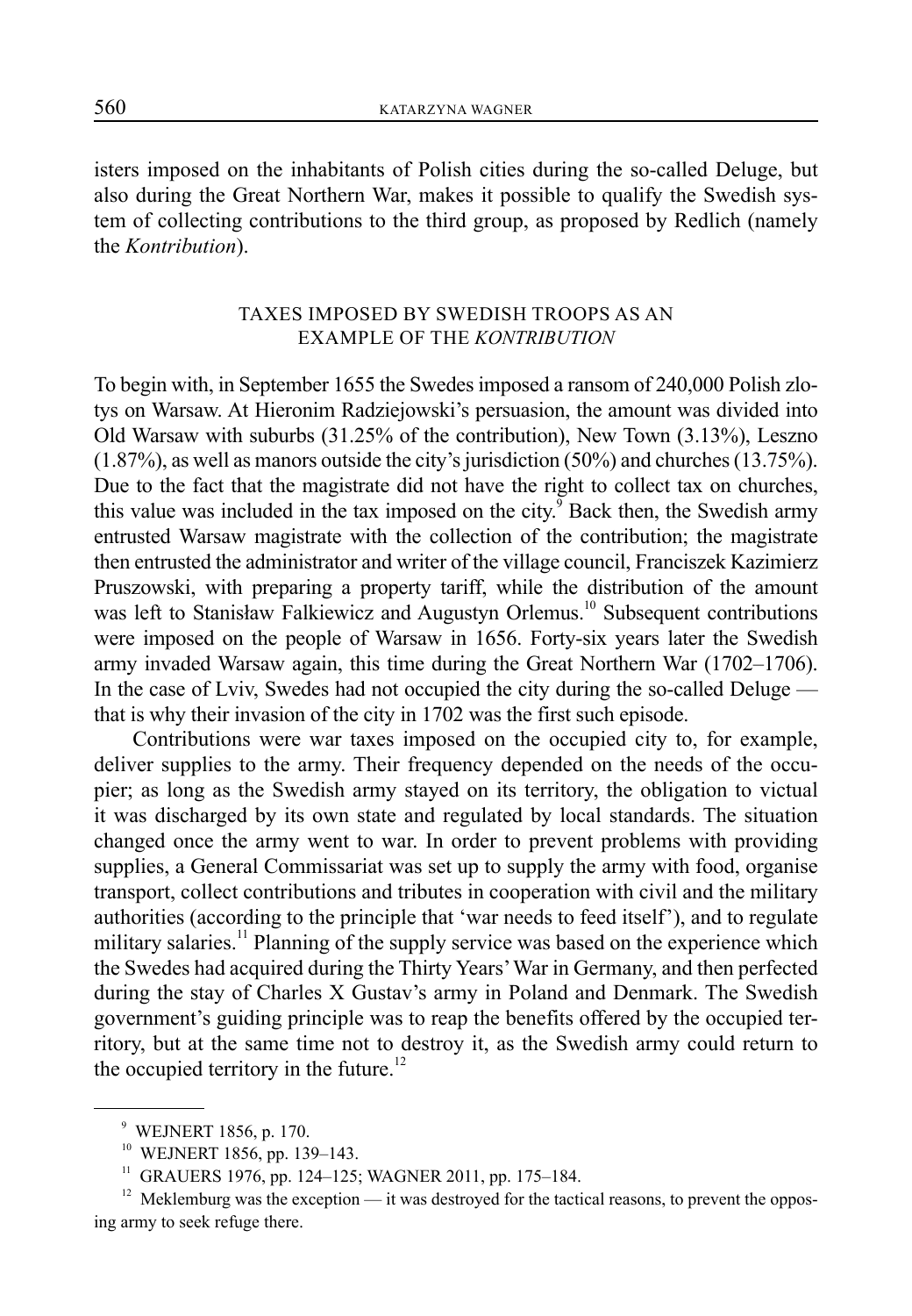The analysis of the Swedish contribution registers for both Warsaw and Lviv demonstrates that the occupier was primarily interested in the size of the centre, i.e. the number of houses forming a given city and the type of buildings (brick buildings were regarded as a sign of prestige). On the basis of these factors, among others, a lump sum to be paid by the entire city was determined, and the division into instalments for individual residents was the responsibility of the city authorities. The local authorities were also responsible for collection; each time, one person was appointed to supervise the process. $13$ 

The amount of tax depended on the property owned, determined on the basis of several factors, including: the property's legal status (whether the payer was the owner or tenant of the building), the building material used to construct the property (wooden versus brick buildings), the location of the property and the number of tenants renting accommodation (apartments). As far as contributions are concerned, a tax was levied in both financial and victualling form, the latter supplementing the former.

A certain order had to be kept during the collection of contributions. Therefore, a fixed street sequence was adopted, according to which the tax collection register was written. This was in line with the experiences of the local authorities when collecting, for example, the so-called *schoss* (a tax intended for the city's current needs). In Warsaw, a clerk started collecting from the Old Town Market Square, dividing it into four sides;<sup>14</sup> next he continued along Św. Jana (today Świętojańska) Street towards Krakowska Gate, only to proceed to Marcinkańska (św. Marcina, i.e. fragment of today Piwna Street in the section leading from Zamkowy Square to Zapiecek Street) and Piekarska all the way to Piwna, Wąski and Szeroki Dunaj, and Nowomiejska Streets, and then to Krzywe Koło, Jezuicka and Kanonia Streets. The 1702 register also includes areas located beyond the city walls, i.e. Długa, Freta, Mostowa and Rybitwia Streets (today Rybaki, Bugaj, Brzozowa Streets), Krakowskie Przedmieście and Nalewki, as well as Senatorska and Podwale Streets, and the area beyond the city gate, along with the granaries on the River Vistula (the so-called Old-Town Powiśle).<sup>15</sup> The writer who produced the register received a fee of approximately 6 timphs. $16$ 

In Lviv a clerk began to prepare a tax census at the Market Square, where the sides were numbered, which naturally indicated the order of tax collection,

<sup>&</sup>lt;sup>13</sup> GRAUERS 1976, pp. 125-126.

<sup>&</sup>lt;sup>14</sup> First, the southern side of the Old Town Square (today so-called Zakrzewski side), located between Celna and Zapiecek Street; next the western side (today Kołłątaj side) from Zapiecek to Wąski Dunaj Streets, then northern side (today Dekert side) from Wąski Dunaj to Kamiennych Schodków Streets, and finally the eastern side (today Barss side) from Kamiennych Schodków to Celna Street.

<sup>15</sup> AGAD, WE 1431, pp. 1–65; AGAD, WE 834, pp. 1–67.

<sup>&</sup>lt;sup>16</sup> Contributions from the so-called Deluge were paid in florins, and during the Great Northern War in timpfs, which were minted from 1663. Both currencies equalled 30 groshes, and were really the equivalent of a zloty.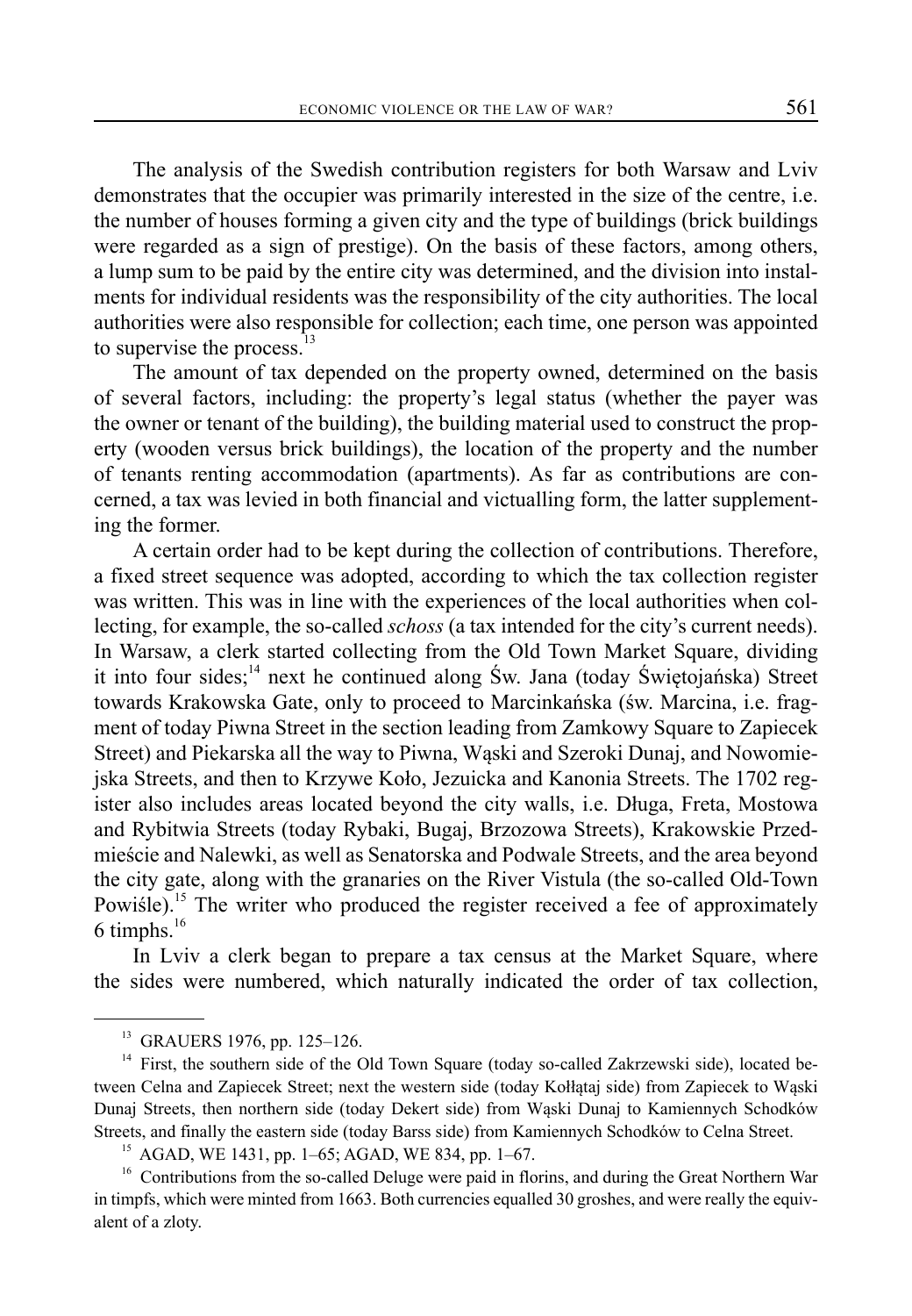among others.<sup>17</sup> He would start with the western side, then proceed along Szewska, Krakowska, Piekarska Streets, and towards the Krakowska Gate. He then headed towards the northern frontage of the Market Square, Ormiańska Street, the houses on Wał Krakowski, Strzelecka Tower, the Celstat and the houses along the city walls. Next, he registered the collection of taxes along the eastern and southern frontages, and completed the register behind the butcher's.

The register layout was also constant. The clerk, having noted down the name of the street inhabited by the payer, gave his first name and surname, or only surname. In some cases (60–70%) he also added another distinguishing marker, for example his profession. Then, in the case of the contribution for the year 1702 he would state the amount paid. On other occasions first the amount of the charge, which was determined by the municipal authorities, was given, and only after that was the amount actually paid entered. In the latter case, each inhabitant had a charge adjusted to his or her financial possibilities and assets. The analysis of the discrepancy between the tax and the amount paid will constitute a separate study.

Among the persons included in the analysed contribution registers are both property owners with city rights (*ius civile*) and their tenants, residing in the city for different periods of time and renting accommodation (apartments). The registers occasionally include Jews, the nobility and the clergy. The first group paid separate taxes, which resulted in the preparation of separate registers. In addition, the other two groups were excluded from the city jurisdiction, and as such were exempt from the taxes paid for the city's benefit. Tax collectors in some cities, for example in Warsaw, indicated all property owners, including those who did not pay their contributions, while in Lviv the clerk consistently recorded only payers (townsmen). We find only isolated cases of tax payments made by priests, which should be explained by the payment of tax for the real estate of priests as private individuals, not as representatives of the Church.

The Swedish contributions can be used for a broad survey of the townspeople and their diversity, and selected examples will be presented later in the article. It is possible to create a professional structure of contributors, mark the zones of poverty and affluence in the city on the basis of the amount of financial duties paid or an analysis of socio-topography by comparing the place of residence of individual professional groups. It is also possible to use the Gini coefficient as a method to study wealth diversification.

However, the contribution registers have certain limitations. Even if they contain information about, for example, city officials, it is impossible to create a full catalogue of them solely on the basis of tax registers, as some registers did not include

<sup>&</sup>lt;sup>17</sup> In Lviv, the western side of the Market Square was called the first one (today from Katedralny Sq to Szewska Street), next — the northern side (today between Krakowska and Drukarska Streets), next — eastern (today from Staropigijska and Ruska Streets), and finally — the southern side (today from Serbska to Halicka Street).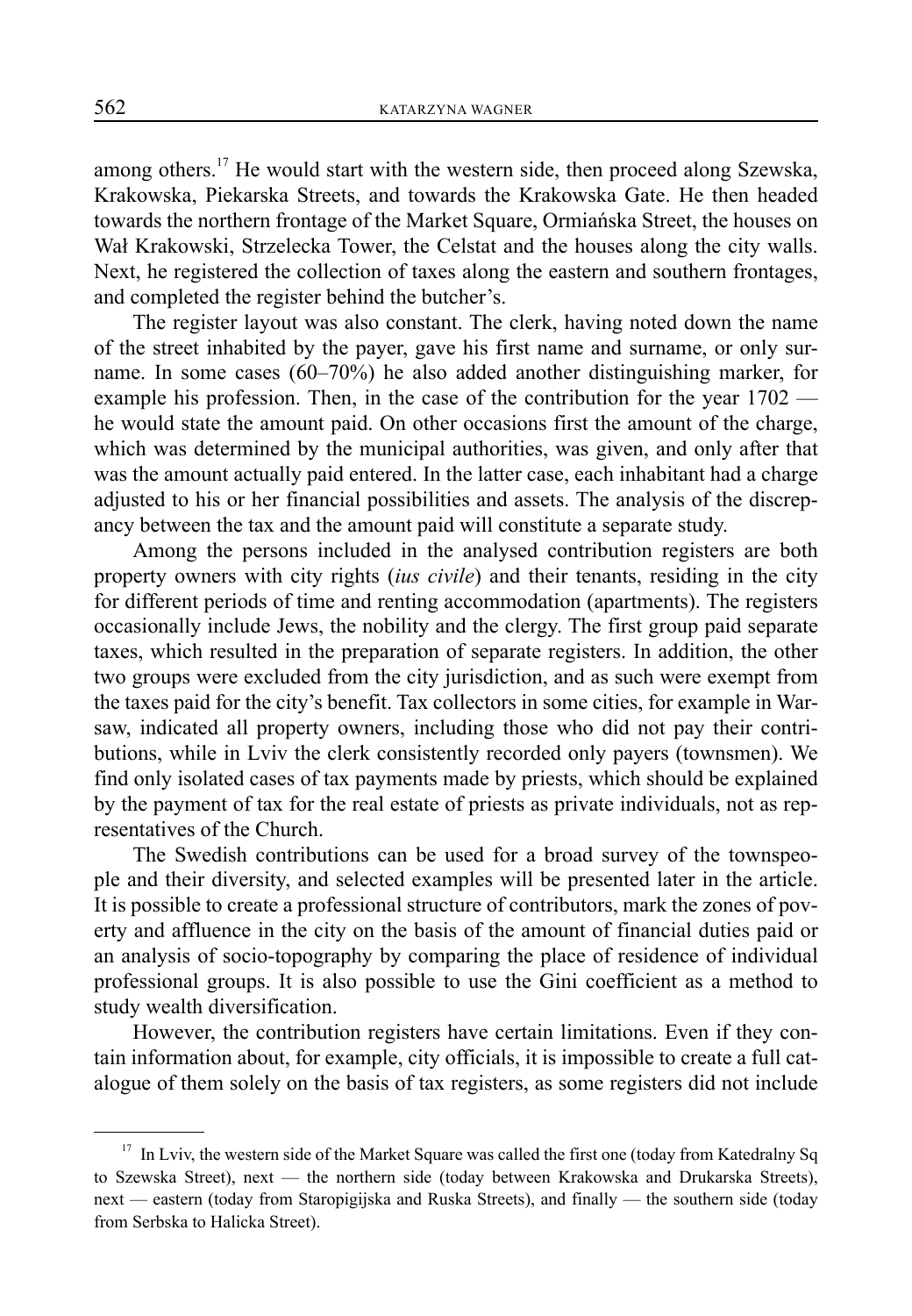the real estate of persons exempt from the obligation to pay for their real estate.<sup>18</sup> We cannot create a complete list of foreigners, as we find a small number of them in the lists in question, despite the fact that on the basis of, for example, narrative sources we do know that they resided in early modern cities.

The limited information about the foreigners is connected with imprecise descriptions in tax sources and with the lack of possibility to clearly separate new migrants from people assimilated in the city with foreign-sounding names or surnames. The latter were probably foreigners who had previously settled in the city, but on the basis of contribution registers it is not possible to determine the date of their arrival in the city. It seems that after some time of functioning in a given place, and perhaps also learning a profession, a foreigner ceased to be perceived as a stranger — he became a representative of a particular profession and his nationality was then left out in the registers.

It can, therefore, be assumed that the tax collector stated the nationality and occupation only when a foreigner with a particular profession (these are extremely rare annotations) had probably come to the city relatively recently, and if he only noted the nationality, such a person probably had no profession or the profession was not known to the clerk. In the case of foreign-sounding names or surnames with only a profession, we are presumably dealing with assimilated persons. However, the difficulty is to try to consistently classify people with known nationalities as well as professions. In such — few — situations, it seems appropriate to classify such persons as belonging to the national group, as this was the first one to be given. By writing, for example, 'Jan, an Armenian barterer', the tax collector emphasised they payer's nationality, while the profession merely complemented the description.

Contribution registers do not provide information that could be used in demographic surveys, for example, information about the size of households, the age of their members or the marital status of the head of family.

# A CASE STUDY: WARSAW VERSUS LVIV

This section is devoted to a discussion of examples of how contribution registers can be used to study cities and townspeople in the early modern era. I will focus on the building development and employment structure and next I will link them to the zones of affluence in Lviv and in Warsaw.

In order to obtain comparative material, I have decided to analyse the zones of affluence which can be omitted on the basis of the registers. According to Maria Bogucka and Henryk Samsonowicz, when planning medieval towns, those among

<sup>&</sup>lt;sup>18</sup> City officials were exempt from city charges, but if they owned two or more properties, the exemption probably covered only the first one. The issue of the obligation for end-of-term residents, such as mayors, to pay the charges remains open.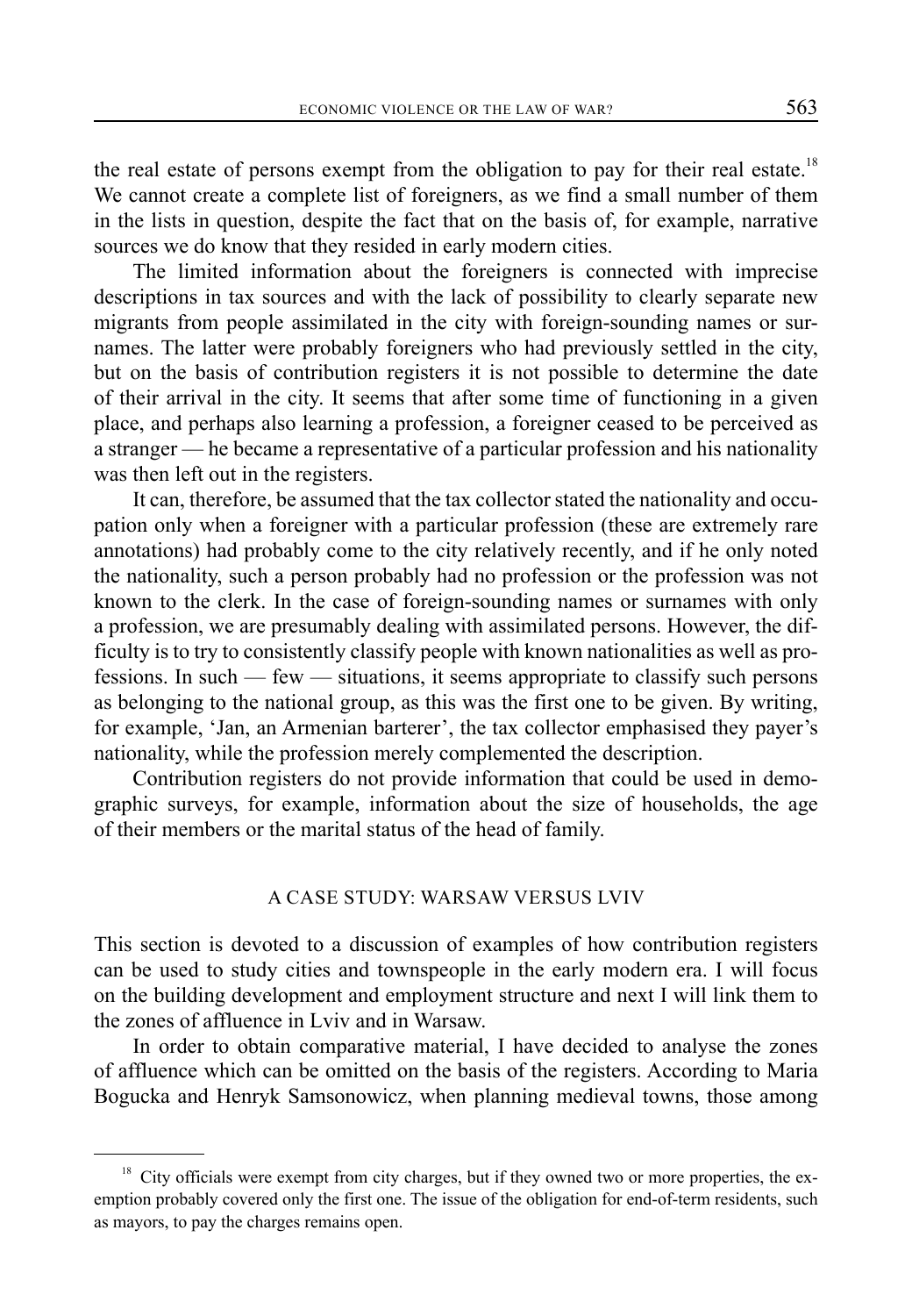the landowners who were to determine the economic development of the town were taken into account, which in practice meant that around the market square — the economic centre of the town — clusters of craftsmen were formed.<sup>19</sup> The same was true of the municipal authorities' representatives who held their offices in the town hall located at the market square. The farther away from the square, the poorer and less influential people were granted houses and plots. The town's poor settled down in the least impressive quarters, along the low-life and people whose professions were considered disgraceful (executioners, prostitutes). Thus emerged 'better' and 'worse' streets and areas, which allows us to map out the zones of poverty and those of affluence in developing centres. $^{20}$ 

On the basis of contribution registers it is possible to assess the factors determining wealth (or lack thereof) in large cities of the Polish-Lithuanian Commonwealth. The zones have been delineated on the basis of three factors: the type of building development, the number of tenants, the share in the city-wide tax and the average fee charged per property. It has been assumed that if a given street (or a given area) was lined exclusively or predominantly (80–90%) with brick buildings, this testified to the affluence of the area and its inhabitants, for investing in brick buildings<sup>21</sup> was considered in the early modern era to be a sign of the city's economic success and of the growth of the financial potential of its elites — similarly to the high average number of tenants per property and the fee paid by them.

Taking into consideration the wealth-determining factors, I have mapped out three areas inhabited by a wealthy population in each of the two cities. In the case of Warsaw, these were: Old Town Market Square (28% share in the total amount of the contribution), Św. Jana Street (17.7%), and Nowomiejska Street (5.9%), which together paid 51.6% of the contribution allocated to the entire city. In Lviv, these were the Market Square (49.1%), Krakowska Street (4.5%) and Ormiańska Street (15.7%), which together accounted for a 69.2% share of the entire city. These values show a much greater diversification of assets in Lviv when compared to Warsaw in 1702, as well as a greater centralisation of wealth around the Market Square.

The comparison shows a clear predominance of brick buildings over wooden ones. In the architectural landscape of modern cities *intra muros*, and especially in the areas inhabited by affluent bourgeoisie, brick tenement houses dominated, while in the suburbs or in the poorer quarters of cities — buildings made of timber constituted a majority.<sup>22</sup>

 $^{19}$  BOGUCKA, SAMSONOWICZ 1986, p. 91.<br> $^{20}$  BOGUCKA, SAMSONOWICZ 1986, p. 91.

<sup>20</sup> BOGUCKA, SAMSONOWICZ 1986, p. 91.

<sup>&</sup>lt;sup>21</sup> In the following analysis, in situations where it is not possible to clearly define the type of building, wooden buildings included: houses, cottages, huts, manors, buildings in-between walls (unless we have information that they were made of brick), granaries, sheds, breweries. Typically, town gates and buildings next to them, tenement houses, small tenement houses, manors were built of brick. See: KOMOROWSKI, FOLLPRECHT 2007, p. 241.

<sup>22</sup> *Warszawa* 1984, p. 106.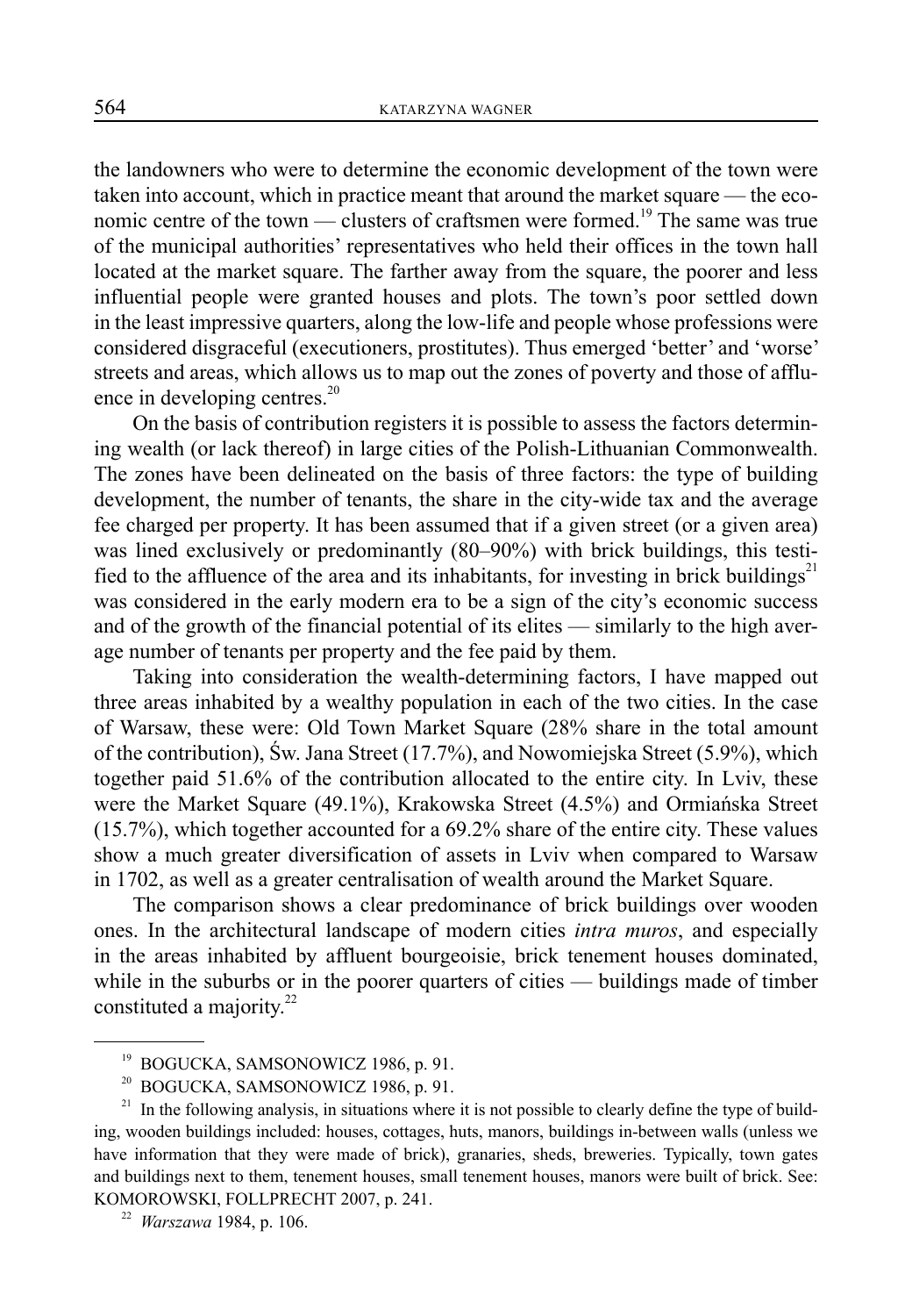|                              | Lviv          |                                                              | Warsaw        |                                                              |  |
|------------------------------|---------------|--------------------------------------------------------------|---------------|--------------------------------------------------------------|--|
| <b>Types</b><br>of buildings | <b>Number</b> | % of the buildings<br>of the same type<br>in the entire city | <b>Number</b> | % of the buildings<br>of the same type<br>in the entire city |  |
| <b>BRICK</b>                 | 114           | 46.5                                                         | 93            | 41.3                                                         |  |
| <b>WOODEN</b>                |               | 0.13                                                         |               | 0.7                                                          |  |
| TOTAL                        | 116           |                                                              | 95            |                                                              |  |

**Table 1.** Types of buildings in the so-called zone of affluence in Warsaw and Lviv in 1702 on the basis of the contributions registers

Source: author's analysis based on CDIAUL, AmLw, f. 52, op. 2, no. 795 and AGAD, WE 834.

**Table 2.** The number of professions of people inhabiting the zones of affluence and those of poverty in Lviv and in Warsaw in 1702

|                             | Lviv                 |                    | Warsaw               |                    |
|-----------------------------|----------------------|--------------------|----------------------|--------------------|
| Category                    | Zone<br>of affluence | Zone<br>of poverty | Zone<br>of affluence | Zone<br>of poverty |
| Crafts                      | 114                  | 24                 | 60                   | 40                 |
| Trade                       | 17                   | 3                  | 6                    | 6                  |
| Merchants                   | 10                   |                    | 27                   |                    |
| <b>Services</b>             | 9                    | $\overline{4}$     | 5                    | 7                  |
| Free professions and clerks | 35                   | 3                  | 46                   | 19                 |
| Other                       | 211                  | 67                 | 130                  | 212                |
| <b>TOTAL</b>                | 396                  | 101                | 274                  | 284                |

Source: author's analysis based on CDIAUL, AmLw, f. 52, op. 2, no. 795 and AGAD, WE 834.

For the sake of this study, the category of taxpayers is divided into six sub-categories. Services are all professions aimed at facilitating functioning within the city, i.e. all kinds of servants, dyers, confectioners, cooks, gardeners etc. The group of the free professions was combined with the group of clerks, which included, according to today's understanding, barber surgeons, doctors, surgeons, lawyers, as well as the clergy as a group linking the bourgeoisie with the remaining inhabitants. Traders, stallholders, tradesmen (petty traders) were distinguished from merchants. In the 'other' group, there are people to whom it is impossible to assign a profession, as well as people described as paupers/the poor, landlords (in Polish: *gospodarz*) or free (*liber*). Noblemen, foreigners and women are omitted from the list, as the focus is on professional groups only. The analysis is based on the data for extreme groups, i.e. zones of affluence and poverty, while the middle-income zones are omitted.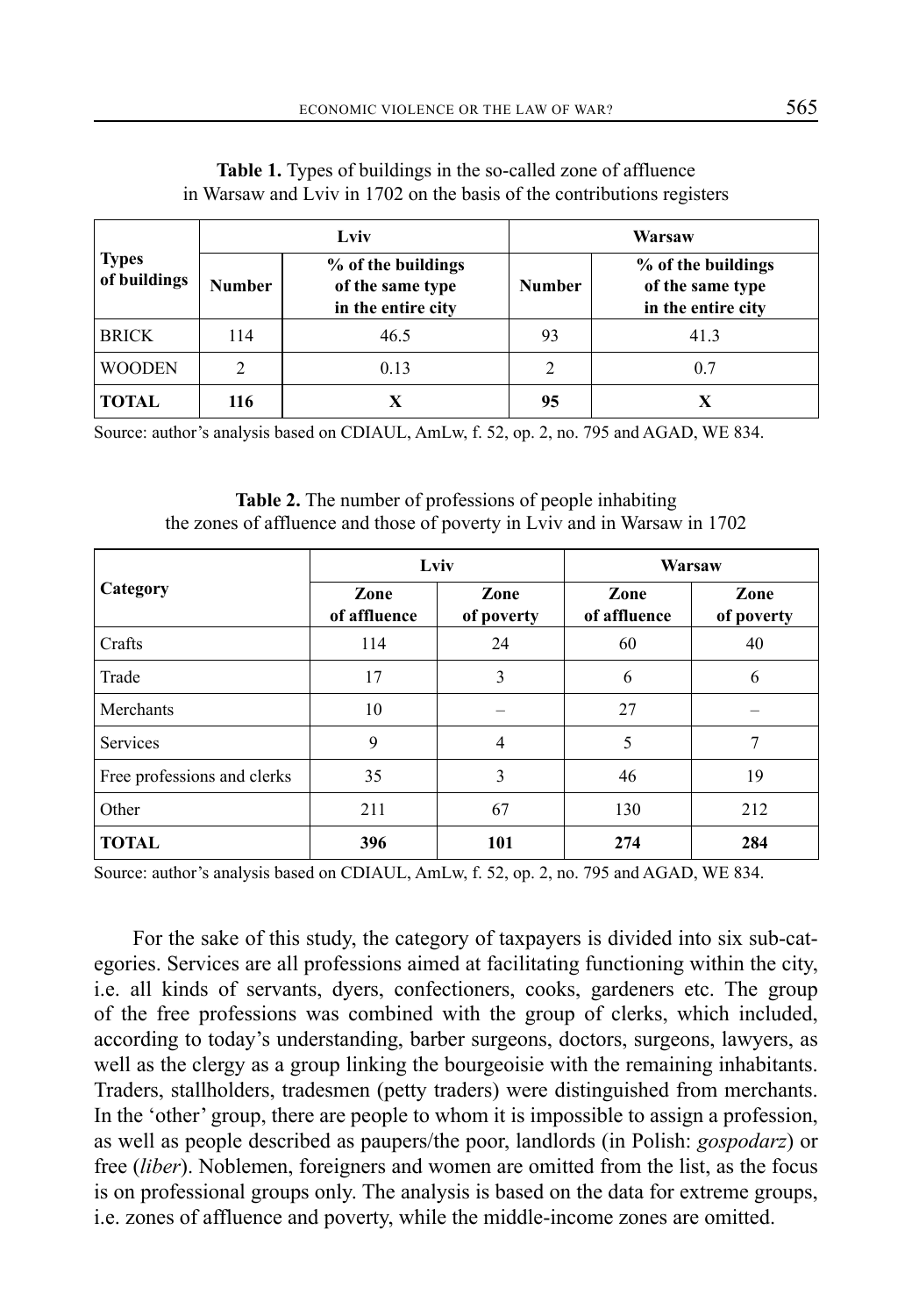In both cities, craftsmen dominate within the group of payers of contributions in terms of numbers, with representatives of the so-called free professions (usually doctors, barber surgeons and lawyers) coming second. The trend can be observed in both cities. The difference appears, when we analyse the third most numerous professional group — in Lviv these were tradesmen, and in Warsaw — merchants. Such a strong participation of craftsmen in the so-called zone of affluence in Warsaw may have been associated with the presence of the royal court and the visiting nobility and magnates, who spent large sums of money both on traditional Polish clothing and on fashion novelties. Thus, there was a growing demand for craftsmen able to cope with more sophisticated orders.<sup>23</sup> The sequence of professional groups is not surprising, as the proximity of the Market Square and the institutions operating there — involved in municipal management — suggests that there were numerous city clerks and officials in the vicinity, as well as craftsmen or merchants.

The 1702 Warsaw merchants included members of the Czamer family, the Minaszewicz family of Armenian origin or the Orlemus family. Interestingly, there was a change — visible in the sources only after a comparison of contributions from 1655 and 1702 — within a group of influential Warsaw families: just before the so-called Deluge, we come across members of the most famous bourgeois families of 17th-century Warsaw, including the Gizas, the Fukiers, the Strubicz, the Ginthers or the Walters. After the Second Northern War, families hitherto not present in the city, or not so important, began to dominate, while the leading patrician families had either died out or left Warsaw in the aftermath of the Swedish invasion.

What seems particularly important is the fact that the people indicated in the tax register were heads of the families, so in most cases they are men. A woman was indicated as a payer of contributions only in the case of temporary absence of a man (due to, war or trade, for example), permanent absence of a man (widow) or in a situation of a single-person household. There is also a wide group of unidentified women those to whom the clerk did not attach annotations about their profession, which may suggest that they only temporarily became heads of families, or ran single-person households. In both registers of contributions from the 1702, seventy-seven women are recorded. In the Warsaw register, they account for 6% of the total number of taxpayers and their total share in the tax is 0.2%. In the same year in Lviv, they accounted for just over 9% of taxpayers and paid 7.5% of the total contribution amount. The percentage of women as payers of contributions is high and comparable with the results from Poznań or Kraków, which is characteristic of large cities.<sup>24</sup>

In both cities, widows prevailed (almost 60% of the group). When it comes to the remaining women mentioned in the register, other terms were used to refer to their professions and their names were derived from the assortment they sold or pro-

<sup>&</sup>lt;sup>23</sup> On 30 April 1676, on the initiative of King Jan III Sobieski, a tailor's studio opened in Warsaw, run by a French artisan, Jakub Dupont. See: MIDZIO 1980, p. 31.

<sup>&</sup>lt;sup>24</sup> KUKLO 1998, p. 57.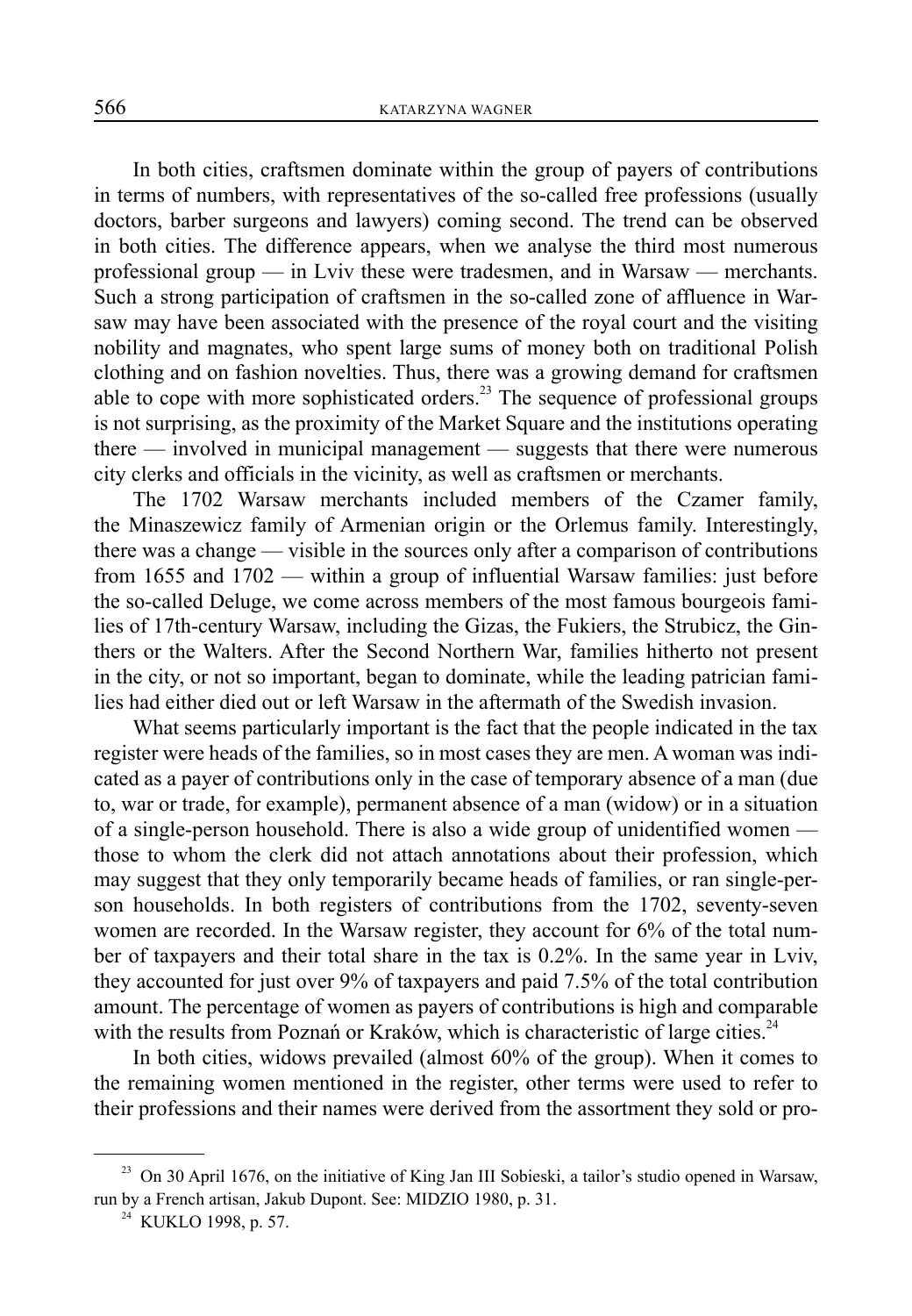|                             | Lviv       |                | Warsaw     |                |
|-----------------------------|------------|----------------|------------|----------------|
| Category                    | first $5%$ | second 5%      | first $5%$ | second $5%$    |
| Craftsmen                   |            | $\overline{2}$ | 4          | 4              |
| Petty trade                 |            |                |            |                |
| Merchants                   | 2          |                | 11         | 4              |
| Service                     |            |                |            | $\overline{2}$ |
| Free professions and clerks | 6          | 4              | 19         | 9              |
| Foreigners                  | 2          | 3              |            |                |
| Women                       |            | 1              |            |                |
| Other                       | 12         | 11             | 24         | 42             |
| <b>TOTAL</b>                | 22         | 21             | 61         | 62             |

**Table 3.** Structure of 10% of taxpayers paying the highest tax in Lviv and in Warsaw in 1702

Source: author's analysis based on CDIAUL, AmLw, f. 52, op. 2, no. 795 and AGAD, WE 834.

duced, such as haberdashers, brewers (silksmiths), goldsmiths, saddlers, dressmakers, or from the place of work, i.e. stallholder.

The analysis of the structure of the richest inhabitants in both cities reveals a predominance of representatives of free professions and clerks. They are followed by merchants and craftsmen. In the case of Warsaw, this is undoubtedly an effect of the city's uniqueness as the monarch's residence; in the case of Lviv, it is undoubtedly a matter of including representatives of the city authorities.

In the case of Lviv, the fact that merchants are not the dominant group is puzzling. In 1699, by virtue of the Treaty of Karłowice, the territories of right-bank Ukraine and Podolia returned to the Commonwealth and thus Lviv's trade relations with the cities of these territories were revived. On the one hand, the register was created less than three years after the incorporation of the Ukrainian territories into the Commonwealth, so the presence of these groups may not have been noticed in the city yet, but it should be stressed that due to the high share of unidentified people — classified as 'other' — it is impossible to create a reliable cross-section by means of the professions of the wealthiest residents.

To sum up, the contributions imposed by the Swedish troops on the inhabitants of the cities of the Polish-Lithuanian Commonwealth can be divided into three categories, as proposed by Fritz Redlich. The most frequent form of the contributions which could also be used for research purposes — was the so-called *Kontribution*, i.e. funds collected for the army's current needs with the help of the local authorities, who divided the required amount among individual inhabitants.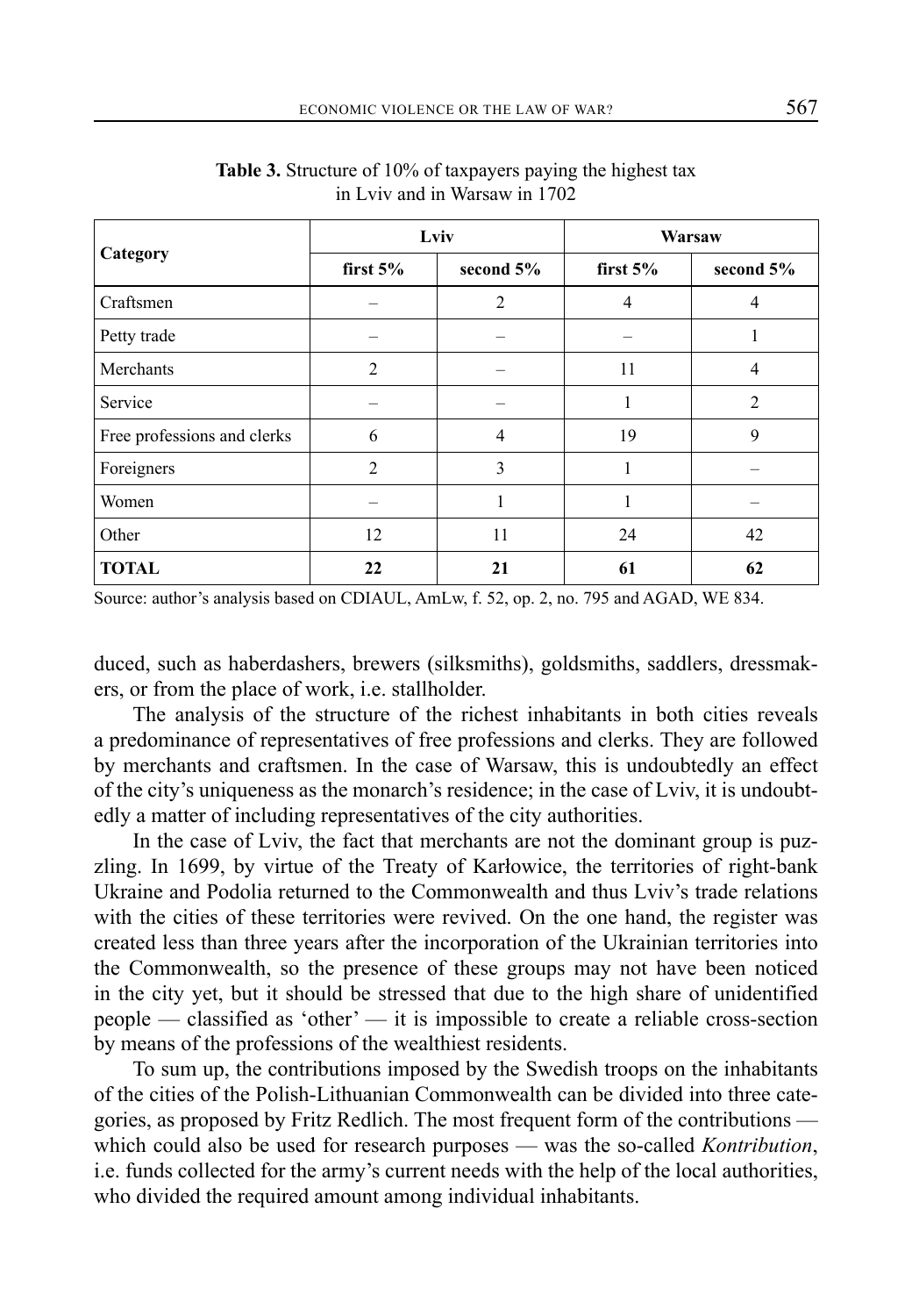Contributions imposed by the Swedish army on the occupied cities of the Commonwealth were — from the point of view of the individual, the payer — by all means a form of economic violence: the system of their collection made it possible to collect them many times and, consequently, to economically drain the occupied areas. From the point of view of countries waging wars, they were a sign of a change in thinking about their organisation. The steadily rising costs of conducting wars translated into a need to find other sources of financing, and the contributions undoubtedly were such a source. The collection of contributions was also a sign of a change in the thinking about the organisation of war and reliance on external conscriptions (occupied territories).

Registers of contributions offer very many possibilities as a source for research on the history of cities and the bourgeoisie. They are a source for studying property inequalities (the amount of tax depended on the property owned, determined on the basis of several factors), carrying out a socio-topographic analysis, delineating zones of poverty and zones of affluence in cities, the distribution of professions within an urban space, etc. In comparison with other types of sources — for example, narrative or metrical sources, they may complement our knowledge of the organisation of functioning in a modern urban centre or of the tenant movement.

#### BIBLIOGRAPHY

### MANUSCRIPTS AND UNPUBLISHED SOURCES

- AGAD [= Archiwum Główne Akt Dawnych in Warsaw / Central Archives of Historical Records in Warsaw], WE [= Warszawa Ekonomiczne /Warsaw: Economy] 834, 1431
- CDIAUL [= Centralnyy Derzhavnyy Istorychnyy Arkhiv Ukrayiny in Lviv], AmLw [= Akta miasta Lwowa / The City of Lviv records], f. 52, op. 2, no. 795
- RIKSARKIVET [= Riksarkivet, Stockholm], category: Preussiskaräkenskaper 1655–1660, [Preussen 1655: I, Warschau – Räkenskap för brandskatt 1655]

#### PRINTED SOURCES AND LITERATURE

ANUSIK 2009 = Zbigniew Anusik, *Gustaw II Adolf*, Wrocław 2009

- BOGUCKA, SAMSONOWICZ 1986 = Maria Bogucka, Henryk Samsonowicz, *Dzieje miast i mieszczaństwa w Polsce przedrozbiorowej*, Wrocław 1986
- GRAUERS 1976 = Sven Grauers, "Stosunek szwedzkich i polskich sił zbrojnych podczas Wielkiej Wojny Północnej," *Studia i Materiały do Historii Wojskowości*, XX, 1976, pp. 122–152
- KOMOROWSKI, FOLLPRECHT 2007 = Waldemar Komorowski, Kamila Follprecht, "Rozwój urbanistyczno-architektoniczny Krakowa *intra muros* w czasie nowożytnych," in: *Kraków. Nowe studia nad rozwoju miasta*, ed. Jerzy Wyrozumski, Kraków 2007, pp. 191–295
- KUKLO 1998 = Cezary Kuklo, *Kobieta samotna w społeczeństwie miejskim u schyłku Rzeczypospolitej szlacheckiej. Studium demograficzno-społeczne*, Białystok 1998